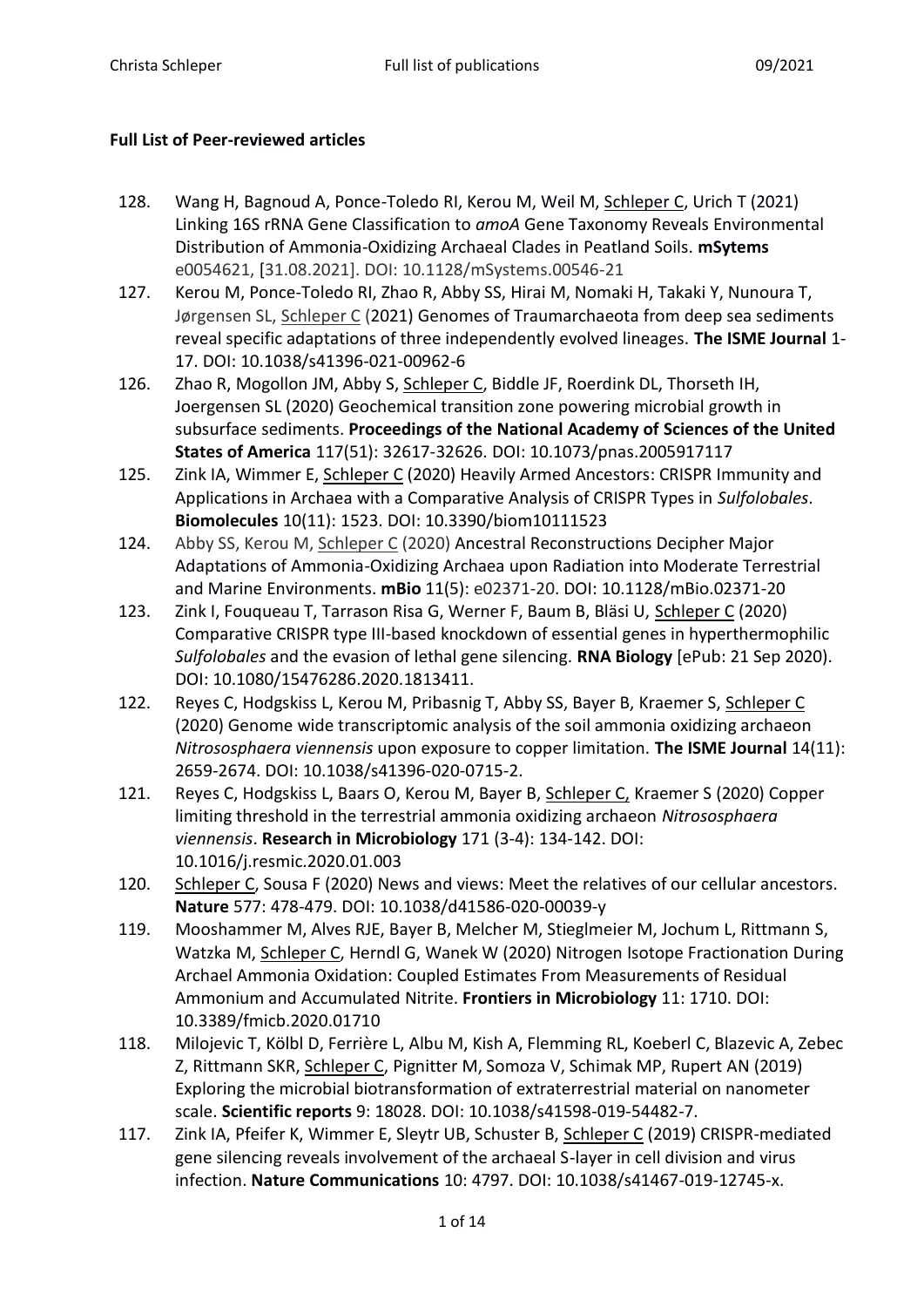- 116. Siljanen HMP, Alves RJE, Ronkainen JG, Lamprecht RE, Bhattarai HR, Bagnoud A, Marushchak ME, Martikainen PJ, Schleper C, Biasi C (2019) Archaeal nitrification is a key driver of high nitrous oxide emissions from arctic peatlands. **Soil Biology and Biochemistry** 137: 107539. DOI: 10.1016/j.soilbio.2019.107539.
- 115. Manoharan L, Kozlowski JA, Murdoch RW, Löffler FE, Sousa FL, Schleper C (2019) Metagenomes from Coastal Marine Sediments Give Insights into the Ecological Role and Cellular Features of Loki- and Thorarchaeota. **mBio** 10 (5): e02039-19. DOI: 10.1128/mBio.02039-19.
- 114. Alves RJE, Kerou M, Zappe A, Bittner R, Abby SS, Schmidt HA, Pfeifer K, Schleper C (2019) Ammonia Oxidation by the Arctic Terrestrial Thaumarchaeote Candidatus *Nitrosocosmicus arcticus* Is Stimulated by Increasing Temperatures. **Frontiers in Microbiology** 10: 1571. DOI: 10.3389/fmicb.2019.01571.
- 113. Bassani F, Zink IA, Pribasnig T, Wolfinger MT, Romagnoli A, Resch A, Schleper C, Bläsi U, La Teana A (2019) Indications for a moonlighting function of translation factor aIF5A in the crenarchaeum *Sulfolobus solfataricus*. **RNA Biology** 16(5): 675-685. doi: 10.1080/15476286.2019.1582953.
- 112. Baumann L, Taubner R, Bauersachs T, Steiner M, Schleper C, Peckmann J, Rittmann S, Birgel D (2018) Intact polar lipid and core lipid inventory of the hyperthermal vent methanogens *Methanocaldococcus villosus* and *Methanothermococcus okinawensis.* **Organic Geochemistry** 126: 33-42. doi: 10.1016/j.orggeochem.2018.10.006.
- 111. Kozlowski J, Johnson ME, Ledesma-Vázquez J, Birgel D, Peckmann J, Schleper C (2018) Microbial diversity of a closed salt lagoon in the Puertecitos area, Upper Gulf of California. **Ciencias Marinas** 44(2): 71-90. doi: 10.7773/cm.v44i2.2825.
- 110. Šantrůčková H, Kotas P, Bárta J, Urich T, Čapek J, Palmtag J, Alves RJE, Biasi C, Biáková K, Gentsch N, Gittel A, Guggenberger G, Hugelius G, Lashchinksky N, Martikainen P, Mikutta R, Schleper C, Schnecker J, Schwab C, Shibistova O, Wild B, Richter A (2018) Significance of dark CO2 fixation in arctic soils. **Soil Biology and Biochemistry** 119: 11- 21. doi: 10.1016/j.soilbio.2017.12.021.
- 109. Taubner RS, Pappenreiter P, Zwicker J, Smrzka D, Pruckner C, Kolar F, Bernacchi S, Seifert AH, Krajete A, Bach W, Peckmann J, Paulik C, Firneis MG, Schleper C, Rittmann SKR (2018) Biological methane production under putative Enceladus-like conditions. **Nature Communications** 9(1): 748. doi: 10.1038/s41467-018-02876-y.
- 108. Čapek P, Manzoni S, Kaštovská E, Wild B, Diáková K, Bárta J, Schnecker J, Biasi C, Martikainen PJ, Alves RJE, Guggenberger G, Gentsch N, Hugelius G, Palmtag J, Mikutta R, Shibistova O, Urich T, Schleper C, Richter A, Šantrůčková H (2018) A plant-microbe interaction framework explaining nutrient effects on primary production. **Nature Ecology & Evolution** 2(10): 1588-1596. Doi: 10.1038/s41559-018-0662-8.
- 107. Söllinger A, Tveit AT, Poulsen M, Noel SJ, Bengtsson M, Bernhardt J, Frydendahl Hellwing AL, Lund P, Riedel K, Schleper C, Højberg O, Urich T (2018) Holistic Assessment of Rumen Microbiome Dynamics through Quantitative Metatranscriptomics Reveals Multifunctional Redundancy during Key Steps of Anaerobic Feed Degradation. **mSystems** 3(4): e00038-18. doi: 10.1128/mSystems.00038-18.
- 106. Alves RJE, Minh BQ, Urich T, von Haeseler A, Schleper C (2018) Unifying the global phylogeny and environmental distribution of ammonia-oxidising archaea based on amoA genes. **Nature communications** 9(1): 1517. doi: 10.1038/s41467-018-03861-1.
- 105. Abby SS, Melcher M, Kerou M, Krupovic M, Stieglmeier M, Rossel C, Schleper C (2018) Candidatus Nitrosocaldus cavascurensis, an Ammonia Oxidizing, Extremely Thermophilic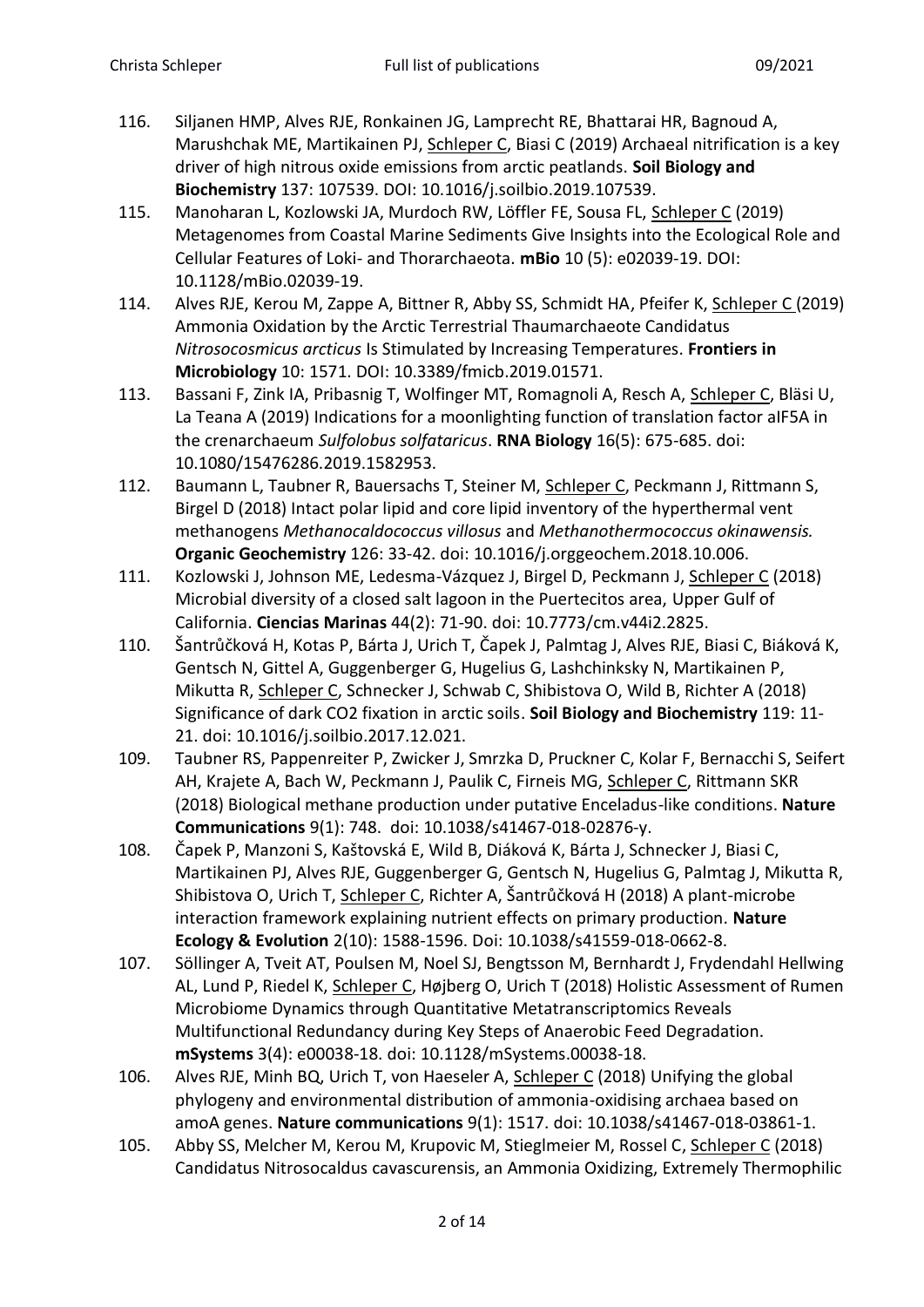Archaeon with a Highly Mobile Genome. **Frontiers in microbiology** 9: 28. doi: 10.3389/fmicb.2018.00028

- 104. Elling FJ, Könneke M, Nicol GW, Stieglmeier M, Bayer B, Spieck E, de la Torre JR, Becker KW, Thomm M, Prosser JI, Herndl GJ, Schleper C, Hinrichs KU. (2017) Chemotaxonomic characterisation of the thaumarchaeal lipidome. **Environmental Microbiology** 19(7):2681-2700. doi: 10.1111/1462-2920.13759.
- 103. Kerou M, Offre P, Valledor L, Abby SS, Melcher M, Nagler M, Weckwerth W, Schleper C. (2016) Proteomics and comparative genomics of *Nitrososphaera viennensis* reveal the core genome and adaptations of archaeal ammonia oxidizers. **Proceedings of the National Academy of Sciences of the United States of America** 113(49): E7937-E7946. DOI: 10.1073/pnas.1601212113
- 102. Jung MY, Kim JG, Sinninghe Damsté JS, Rijpstra WI, Madsen EL, Kim SJ, Hong H, Si OJ, Kerou M, Schleper C, Rhee SK. (2016) A hydrophobic ammonia-oxidizing archaeon of the *Nitrosocosmicus* clade isolated from coal tar-contaminated sediment. **Environmental Microbiology Reports** 8(6):983-992. doi: 10.1111/1758-2229.12477.
- 101. Zebec Z, Zink IA, Kerou M, Schleper C (2016) Efficient CRISPR-Mediated Post-Transcriptional Gene Silencing in a Hyperthermophilic Archaeon Using Multiplexed crRNA Expression. **G3 (Bethesda)** 6(10):3161-3168. doi: 10.1534/g3.116.032482.
- 100. Wild B, Gentsch N, Čapek P, Diáková K, Alves RJ, Bárta J, Gittel A, Hugelius G, Knoltsch A, Kuhry P, Lashchinskiy N, Mikutta R, Palmtag J, Schleper C, Schnecker J, Shibistova O, Takriti M, Torsvik VL, Urich T, Watzka M, Šantrůčková H, Guggenberger G, Richter A (2016) Plant-derived compounds stimulate the decomposition of organic matter in arctic permafrost soils. **Scientific Reports** 6:25607. doi: 10.1038/srep25607.
- 99. Nesme J, Achouak W, Agathos SN, Bailey M, Baldrian P, Brunel D, Frostegård Å, Heulin T, Jansson JK, Jurkevitch E, Kruus KL, Kowalchuk GA, Lagares A, Lappin-Scott HM, Lemanceau P, Le Paslier D, Mandic-Mulec I, Murrell JC, Myrold DD, Nalin R, Nannipieri P, Neufeld JD, O'Gara F, Parnell JJ, Pühler A, Pylro V, Ramos JL, Roesch LF, Schloter M, Schleper C, Sczyrba A, Sessitsch A, Sjöling S, Sørensen J, Sørensen SJ, Tebbe CC, Topp E, Tsiamis G, van Elsas JD, van Keulen G, Widmer F, Wagner M, Zhang T, Zhang X, Zhao L, Zhu YG, Vogel TM, Simonet P (2016) Back to the Future of Soil Metagenomics. **Frontiers in Microbiology** 7:73. doi: 10.3389/fmicb.2016.00073.
- 98. Kozlowski JA, Stieglmeier M, Schleper C, Klotz MG, Stein LY (2016) Pathways and key intermediates required for obligate aerobic ammonia-dependent chemolithotrophy in bacteria and Thaumarchaeota. **The ISME Journal** 10(8): 1836-45. doi: 10.1038/ismej.2016.2.
- 97. Bayer B, Vojvoda J, Offre P, Alves RJE, Elisabeth NH, Garcia JA, Volland JM, Srivastava A, Schleper C, Herndl GJ (2016) Physiological and genomic characterization of two novel marine thaumarchaeal strains indicates niche differentiation. **The ISME Journal** 10: 1051-1063. doi: 10.1038/ismej.2015.200.
- 96. Taubner RS, Schleper C, Firneis MG, Rittmann SK (2015) Assessing the Ecophysiology of Methanogens in the Context of Recent Astrobiological and Planetological Studies. **Life (Basel)** 5(4):1652-86. doi: 10.3390/life5041652.
- 95. Berry D, Kuzyk O, Rauch I, Heider S, Schwab C, Hainzl E, Decker T, Müller M, Strobl B, Schleper C, Urich T, Wagner M, Kenner L, Loy A (2015) Intestinal Microbiota Signatures Associated with Inflammation History in Mice Experiencing Recurring Colitis. **Frontiers in Microbiology** 6:1408. doi: 10.3389/fmicb.2015.01408.
- 94. Söllinger A, Schwab C, Weinmaier T, Loy A, Tveit AT, Schleper C, Urich T (2015) Phylogenetic and genomic analysis of *Methanomassiliicoccales* in wetlands and animal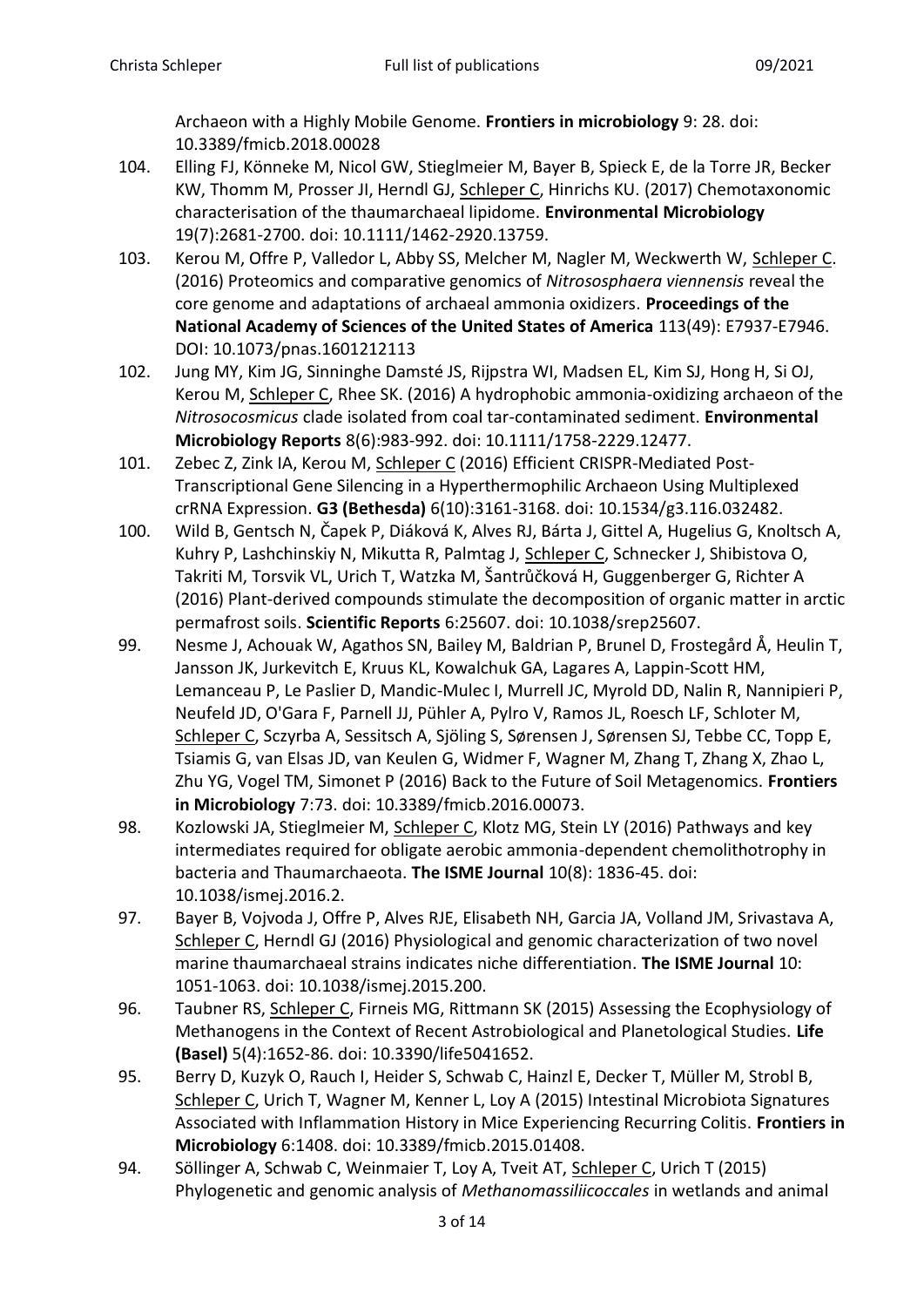intestinal tracts reveals clade-specific habitat preferences. **FEMS Microbiology Ecology** 92(1). doi: 10.1093/femsec/fiv149.

- 93. Hainzl E, Rauch I, Heider S, Berry D, Schwab C, Lassnig C, Loy A, Urich T, Wagner M, Schleper C, Kenner L, Decker T, Strobl B, Müller M (2015) Intestinal epithelial cell tyrosine kinase 2 transduces interleukin-22 signals to protect from acute colitis. **The Journal of Immunology** 195(10): 5011–5024. doi: 10.4049/jimmunol.1402565.
- 92. Čapek P, Diakova K, Dickopp JE, Bárta J, Wild B, Schnecker J, Alves RJE, Aiglsdorfer S, Guggenberger G, Gentsch N, Hugelius G, Lashchinskiy N, Gittel A, Schleper C, Mikutta R, Palmtag J, Shibistova O, Urich T, Richter A, Šantrůčková H. (2015). The effect of warming on the vulnerability of subducted organic carbon in arctic soils. **Soil Biology & Biochemistry** 90: 19-29.
- 91. Spang A, Saw JH, Jørgensen SL, Zaremba-Niedzwiedzka K, Martijn J, Lind AE, van Eijk R, Schleper C, Guy L, Ettema TJ (2015) Complex archaea that bridge the gap between prokaryotes and eukaryotes. **Nature** 521(7551): 173-179.
- 90. Taylor AE, Taylor K, Tennigkeit B, Palatinszky M, Stieglmeier M, Myrold DD, Schleper C, Wagner M, Bottomley PJ (2015) Inhibitory effects of c2 to c10 1-alkynes on ammonia oxidation in two nitrososphaera species. **Applied and Environmental Microbiology** 81(6): 1942-1948.
- 89. Gittel A, Barta J, Lacmanova I, Schnecker J, Wild B, Capek P, Kaiser C, Torsvik V, Richter A, Schleper C, Urich T (2014) Site- and horizon-specific pattern of microbial community structure and enzyme activities in permafrost-affected soils of Greenland. **Frontiers in Microbiology - Terrestrial Microbiology** 5: 541.
- 88. Offre P, Kerou M, Spang A, Schleper C (2014) Variability of the transporter gene complement in ammonia-oxidizing archaea. **Trends in Microbiology** 22(12): 665-675.
- 87. Rauch I, Hainzl E, Rosebrock F, Heider S, Schwab C, Berry D, Stoiber D, Wagner M, Schleper C, Loy A, Urich T, Müller M, Strobl B, Kenner L, Decker T (2014) Type I interferons have opposing effects during the emergence and recovery phases of colitis. **European Journal of Immunology** 44(9): 2749-2760.
- 86. Stieglmeier M, Klingl A, Alves RJ, Rittmann SK, Melcher M, Leisch N, Schleper C (2014) *Nitrososphaera viennensis* sp. nov., an aerobic and mesophilic ammonia-oxidizing archaeon from soil and member of the archaeal phylum Thaumarchaeota. **International Journal of Systematic and Evolutionary Microbiology** 64(Pt 8): 2738-2752.
- 85. Hanak AM, Nagler M, Weinmaier T, Sun X, Fragner L, Schwab C, Rattei T, Ulrich K, Ewald D, Engel M, Schloter M, Bittner R, Schleper C, Weckwerth W (2014) Draft Genome Sequence of the Growth-Promoting Endophyte *Paenibacillus* sp. P22, Isolated from *Populus*. **Genome Announcements** 2(2): e00276-14.
- 84. Urich T, Lanzén A, Stokke R, Bayer C, Pedersen RB, Thorseth I, Schleper C, Steen IH, Øvreas L (2014) Microbial community structure and functioning in marine sediments associated with diffuse hydrothermal venting assessed by integrated meta-omics. **Environmental Microbiology** 16(9): 2699-2710.
- 83. Gittel A, Bárta J, Kohoutová I, Mikutta R, Owens S, Gilbert J, Schnecker J, Wild B, Hannisdal B, März J, Lashchinskiy N, Èapek P, Šantrùèková H, Gentsch N, Shibistova O, Guggenberger G, Richter A, Torsvik V, Schleper C, Urich T (2014) Distinct microbial communities associated with buried soils in the Siberian tundra. **The ISME Journal** 8: 841-853.
- 82. Schwab C, Berry D, Rauch I, Rennisch I, Ramesmayer J, Hainzl E, Heider S, Decker T, Kenner L, Müller M, Strobl B, Wagner M, Schleper C, Loy A, Urich T (2014) Longitudinal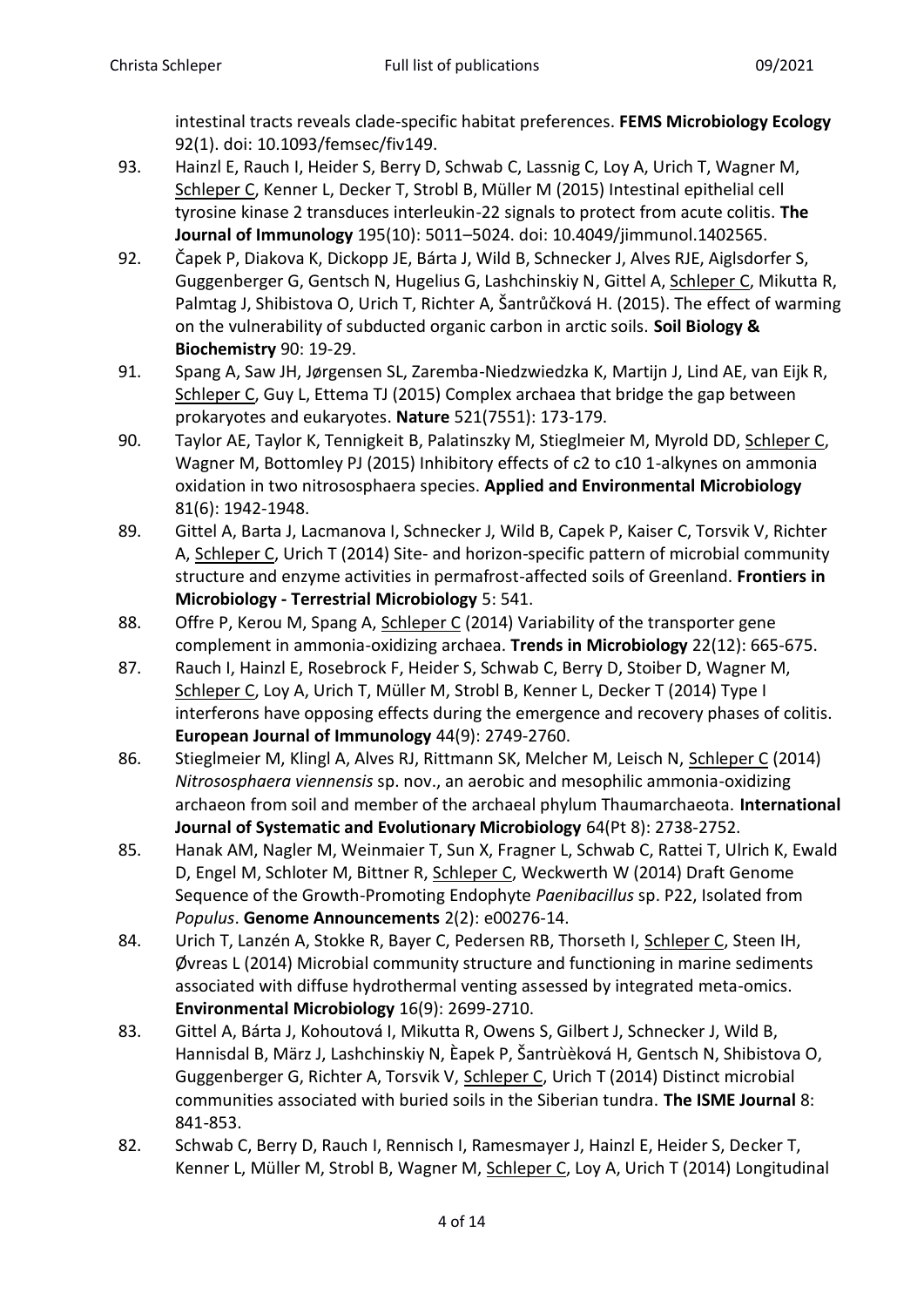study of murine microbiota activity and interactions with the host during acute inflammation and recovery. **The ISME Journal** 8: 1101-1114.

- 81. Schwab C, Tveit A, Schleper C, Urich T (2014) Gene expression of lactobacilli in murine forestomach biofilms. **Microbial Biotechnology** 7(4): 347-359.
- 80. Stieglmeier M, Mooshammer M, Kitzler B, Wanek W, Zechmeister-Boltenstern S, Richter A, Schleper C (2014) Aerobic nitrous oxide production through N-nitrosating hybrid formation in ammonia-oxidizing archaea. **The ISME Journal** 8(5): 1135-1146.
- 79. Zebec Z, Manica A, Zhang J, White M, Schleper C (2014) CRISPR-mediated targeted mRNA degradation in the archaeon *Sulfolobus solfataricus*. **Nucleic Acids Research** 42(8): 5280-5288.
- 78. Prommer J, Wanek W, Hofhansl F, Trojan D, Offre P, Urich T, Schleper C, Sassmann S, Kitzler B, Soja G, Hood-Nowotny R (2014) Biochar Decelerates Soil Organic Nitrogen Cycling but Stimulates Soil Nitrification in a Temperate Arable Field Trial. **PLOS One** 9(1): e86388.
- 77. Jørgensen S, Thorseth I, Pedersen R, Baumberger T, Schleper C (2013) Quantitative and phylogenetic study of the Deep Sea Archaeal Group in sediments of the Arctic mid-ocean spreading ridge. **Frontiers in Microbiology** 4: 299.
- 76. Manica A, Zebec Z, Steinkellner J, Schleper C (2013) Unexpectedly broad target recognition of the CRISPR-mediated virus defense system of the Archaeon *Sulfolobus solfataricus*. **Nucleic Acids Research** 41(22): 10509-10517.
- 75. Alves R, Wanek W, Zappe A, Richter A, Svenning M, Schleper C, Urich T (2013) Nitrification rates in Arctic soils are associated with functionally distinct populations of ammonia-oxidizing archaea. **The ISME Journal** 7(8): 1620-1631.
- 74. Shen T, Stieglmeier M, Dai J, Urich T, Schleper C (2013) Responses of the terrestrial ammonia-oxidizing archaeon Ca. *Nitrososphaeraviennensis* and the ammonia-oxidizing bacterium *Nitrosospiramultiformis* to nitrification inhibitors. **FEMS Microbiology Letters** 344(2): 121-129.
- 73. Eme L, Reigstad L, Spang A, Lanzen A, Weinmaier T, Rattei T, Schleper C, Brochier-Armanet C (2013) Metagenomics of Kamchatkan hot spring filaments reveal two new major (hyper)thermophilic lineages related to Thaumarchaeota. **Research in Microbiology** 164(5): 425-438.
- 72. Poulsen M, Schwab C, Jensen B, Engberg R, Spang A, Canibe N, Højberg O, Milinovich G, Fragner L, Schleper C, Weckwerth W, Lund P, Schramm A, Urich T (2013) Methylotrophic methanogenic Thermoplasmata implicated in reduced methane emissions from bovine rumen. **nature communications** 4:1428.
- 71. Vissers E, Anselmetti F, Bodelier P, Muyzer G, Schleper C, Tourna M, Laanbroek H (2013) Temporal and Spatial Coexistence of Archaeal and Bacterial amoA Genes and Gene Transcripts in Lake Lucerne. **Archaea-An international Microbiological Journal** 2013: 289478.
- 70. Vissers EW, Blaga CI, Bodelier PL, Muyzer G, Schleper C, SinningheDamsté JS, Tourna M, Laanbroek HJ (2013) Seasonal and vertical distribution of putative ammonia-oxidizing thaumarchaeotal communities in an oligotrophic lake. **FEMS Microbiology Ecology** 83(2): 515-526.
- 69. Spang A, Poehlein A, Offre P, Zumbrägel S, Haider S, Rychlik N, Nowka B, Schmeisser C, Lebedeva EV, Rattei T, Böhm C, Schmid M, Galushko A, Hatzenpichler R, Weinmaier T, Daniel R, Schleper C, Spieck E, Streit W, Wagner M (2012) The genome of the ammoniaoxidizing *Candidatus Nitrosopshaera gargensis*: Insights into metabolic versatility and environmental adaptations. **Environmental Microbiology** 14(12): 3122-3145.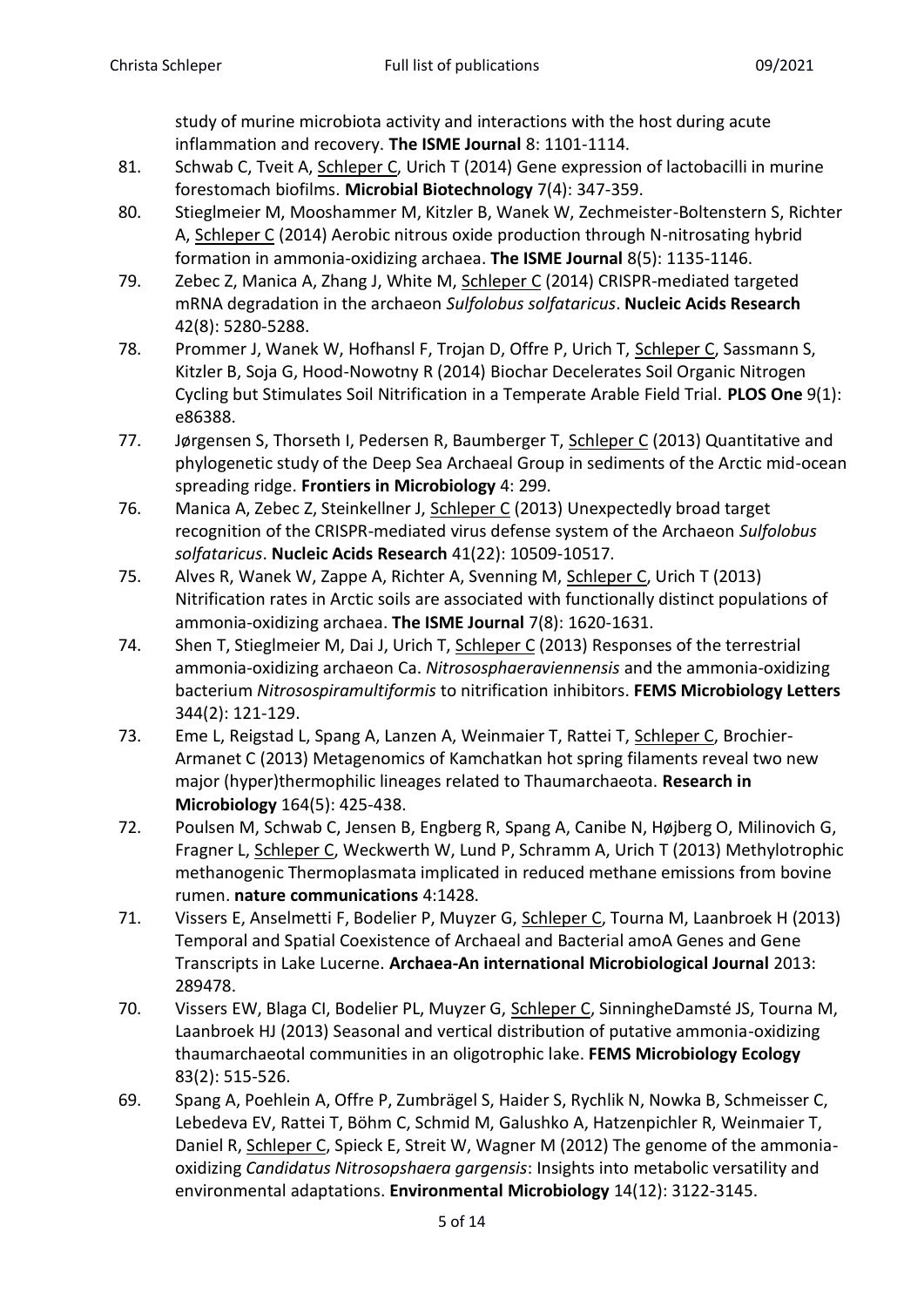- 68. Jørgensen S, Hannisdal B, Lanzen A, Baumberger T, Flesland K, Fonseca R, Ovreas L, Steen IH, Torseth IH, Pedersen RB, Schleper C (2012) Correlating microbial community profiles with geochemical data in highly stratified sediments from the Arctic Mid-Ocean Ridge. **Proceedings of the National Academy of Sciences of the United States of America** 109(42): E2846-55.
- 67. Berry D, Schwab C, Milinovich G, Reichert J, Ben Mahfoudh K, Decker T, Engel M, Hai B, Hainzl E, Heider S, Kenner L, Müller M, Rauch I, Strobl B, Wagner M, Schleper C, Urich T, Loy A (2012) Phylotype-level 16S rRNA analysis reveals new bacterial indicators of health state in acute murine colitis. **The ISME Journal** 6(11): 2091-2106.
- 66. Sinninghe Damsté JS, Rijpstra WI, Hopmans EC, Jung MY, Kim JG, Rhee SK, Stieglmeier M, Schleper C (2012) Intact polar and core glycerol dibiphytanyl glycerol tetraether lipids of group I.1a and I.1b thaumarchaeota in soil. **Applied and Environmental Microbiology**  78(19): 6866-6874.
- 65. Bartossek R, Spang A, Weidler G, Lanzen A, Schleper C (2012) Metagenomic analysis of ammonia-oxidizing archaea affiliated with the soil group. **Frontiers in Microbiology** 3: 208.
- 64. Radax R, Rattei T, Lanzen A, Bayer C, Rapp HT, Urich T, Schleper C (2012) Metatranscriptomics of the marine sponge *Geodia barretti*: tackling phylogeny and function of its microbial community. **Environmental Microbiology** 14(5): 1308-1324.
- 63. Radax R, Hoffmann F, Rapp HT, Leininger S, Schleper C (2012) Ammonia-oxidizing archaea as main drivers of nitrification in cold-water sponges. **Environmental Microbiology** 14(4): 909-923.
- 62. Ajon M, Fröls S, van Wolferen M, Stoecker K, Teichmann D, Driessen AJM, Grogan DW, Albers SV, Schleper C (2011) UV-inducible DNA exchange in hyperthermophilic archaea mediated by type IV pili. **Molecular Microbiology** 82(4): 807-817.
- 61. Reigstad LJ, Jorgensen SL, Lauritzen SE, Schleper C, Urich T (2011) Sulfur-oxidizing chemolithotrophic proteobacteria dominate the microbiota in high arctic thermal springs on svalbard. **Astrobiology** 11(7): 665-678.
- 60. Reeve JN, Schleper C (2011) Archaea: very diverse, often different but never bad? **Current Opinion in Microbiology** 14(3): 271-273.
- 59. Tourna M, Stieglmeier M, Spang A, Könneke M, Schintlmeister A, Urich T, Engel M, Schloter M, Wagner M, Richter A, Schleper C (2011) *Nitrososphaera viennensis*, an ammonia oxidizing archaeon from soil. **Proceedings of the National Academy of Sciences of the United States of America** 108(20): 8420-8425.
- 58. Reigstad LJ, Bartossek R, Schleper C (2011) Preparation of high-molecular weight DNA and metagenomic libraries from soils and hot springs. **Methods in Enzymology** 496: 319- 344.
- 57. Manica A, Zebec Z, Teichmann D, Schleper C (2011) In vivo activity of CRISPR-mediated virus defence in a hyperthermophilic archaeon. **Molecular Microbiology** 80 (2): 481-491.
- 56. Krupovic M, Spang A, Gribaldo S, Forterre P, Schleper C (2011) A thaumarchaeal provirus testifies for an ancient association of tailed viruses with archaea. **Biochemical Society Transactions** 39(1): 82-88.
- 55. Schleper C (2010) Ammonia oxidation: different niches for bacteria and archaea? **The ISME Journal** 4(9): 1092-1094.
- 54. Spang A, Hatzenpichler R, Brochier-Armanet C, Rattei T, Tischler P, Spieck E, Streit W, Stahl DA, Wagner M, Schleper C (2010) Distinct gene set in two different lineages of ammonia-oxidizing archaea supports the phylum Thaumarchaeota. **Trends in Microbiology** 18(8): 331-340.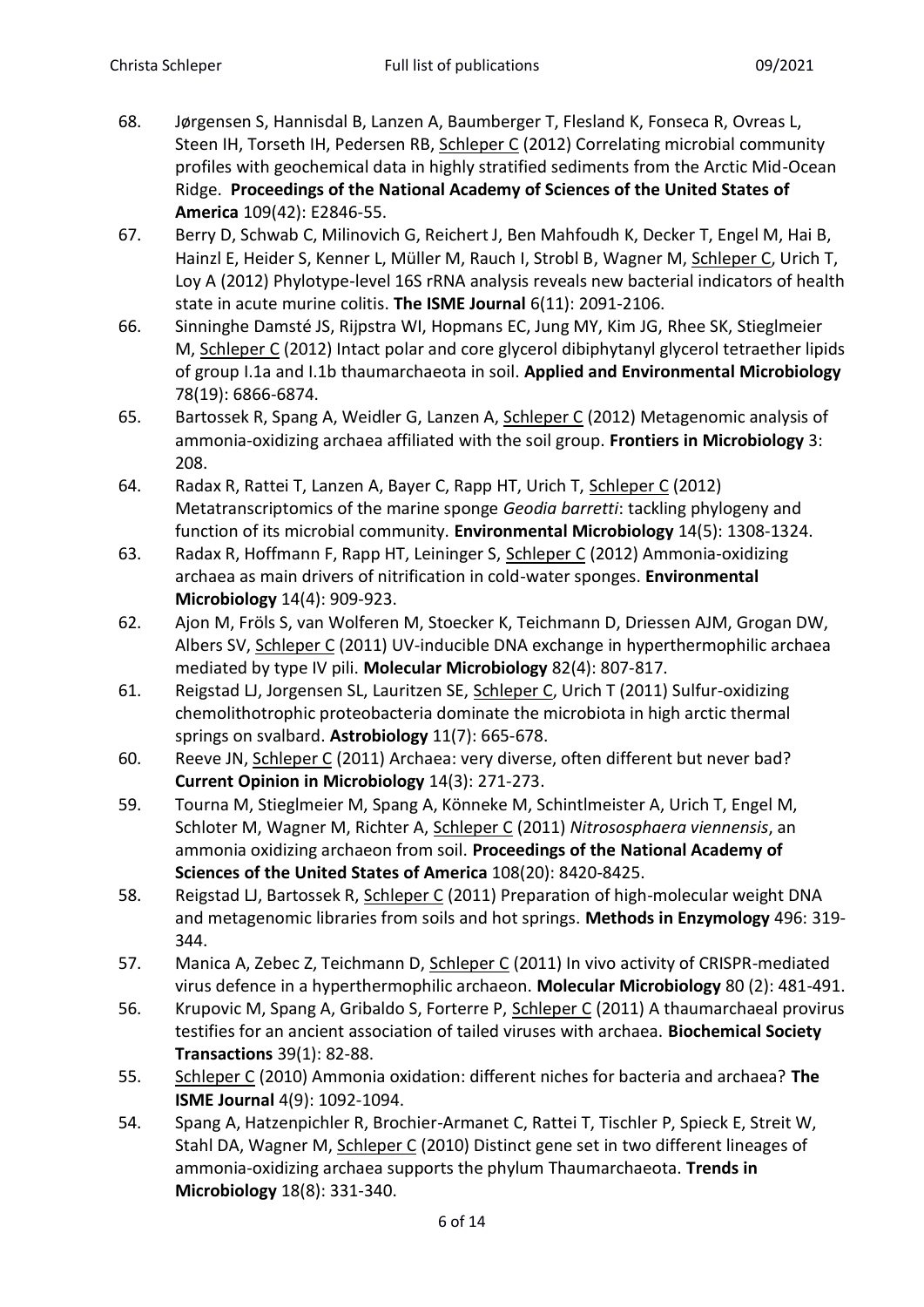- 53. Reigstad LH, Jorgensen SL, Schleper C (2010) Diversity and abundance of Korarchaeota in terrestrial hot springs of Iceland and Kamchatka. **The ISME Journal** 4(3): 346-356.
- 52. Bartossek R, Nicol GW, Lanzen A, Klenk HP, Schleper C (2010) Homologues of nitrite reductases in ammonia-oxidizing archaea: diversity and genomic context. **Environmental Microbiology** 12(4): 1075-1088.
- 51. Zaparty M, Esser D, Gertig S, Haferkamp P, Kouril T, Manica A, Pham TK, Reimann J, Schreiber K, Sierocinski P, Teichmann D, van Wolferen M, von Jan M, Wieloch P, Albers SV, Driessen AJ, Klenk HP, Schleper C, Schomburg D, van der Oost J, Wright PC, Siebers B (2009) "Hot standards" for the thermoacidophilic archaeon *Sulfolobus solfataricus*. **Extremophiles** 14(1): 119-142.
- 50. Redder P, Peng X, Brügger K, Shah SA, Roesch F, Greve B, She Q, Schleper C, Forterre P, Garrett RA, Prangishvili D (2009) Four newly isolated fuselloviruses from extreme geothermal environments reveal unusual morphologies and a possible interviral recombination mechanism. **Environmental Microbiology** 11(11): 2849-2862.
- 49. Hoffmann F, Radax R, Woebken D, Holtappels M, Lavik G, Rapp HT, Schläppy ML, Schleper C, Kuypers MM (2009) Complex nitrogen cycling in the sponge *Geodia barretti*. **Environmental Microbiology** 11(9): 2228-2243.
- 48. Schauss K, Focks A, Leininger S, Kotzerke A, Heuer H, Thiele-Bruhn S, Sharma S, Wilke BM, Matthies M, Smalla K, Munch JC, Amelung W, Kaupenjohann M, Schloter M, Schleper C (2009) Dynamics and functional relevance of ammonia-oxidizing archaea in two agricultural soils. **Environmental Microbiology** 11(2): 446-456.
- 47. Albers SV, Birkeland NK, Driessen AJ, Gertig S, Haferkamp P, Klenk HP, Kouril T, Manica A, Pham TK, Ruoff P, Schleper C, Schomburg D, Sharkey KJ, Siebers B, Sierocinski P, Steuer R, van der Oost J, Westerhoff HV, Wieloch P, Wright PC, Zaparty M SulfoSYS (Sulfolobus Systems Biology) (2009) Towards a silicon cell model for the central carbohydrate metabolism of the archaeon *Sulfolobus solfataricus* under temperature variation. **Biochemical Society Transactions** 37(Pt 1): 58-64.
- 46. Schleper C (2008) Microbial ecology: Metabolism of the deep. **Nature** 456(7223): 712- 714.
- 45. Perevalova AA, Kolganova TV, Birkeland NK, Schleper C, Bonch-Osmolovskaya EA, Lebedinsky AV (2008) Distribution of Crenarchaeota representatives in terrestrial hot springs of Russia and Iceland. **Applied and Environmental Microbiology** 74(24): 7620- 7628.
- 44. Fröls S, Ajon M, Wagner M, Teichmann D, Zolghadr B, Folea M, Boekema, Driessen AJM, Schleper C, Albers SV (2008) UV-inducible cellular aggregation of the hyperthermophilic archaeon *Sulfolobus solfataricus* is mediated by pili formation. **Molecular Microbiology**  70(4): 938-952.
- 43. Nicol GW, Leininger S, Schleper C, Prosser JI (2008) The influence of soil pH on the diversity, abundance and transcriptional activity of ammonia oxidizing archaea and bacteria. **Environmental Microbiology** 10(11): 2966-2978.
- 42. Urich T, Lanzén A, Qi J, Huson DH, Schleper C, Schuster SC (2008) Simultaneous assessment of soil microbial community structure and function through analysis of the meta-transcriptome. **PLoS ONE** 3(6): e2527.
- 41. Reigstad LJ, Richter A, Daims H, Urich T, Schwark L, Schleper C (2008) Nitrification in terrestrial hot springs of Iceland and Kamchatka. **FEMS Microbiology Ecology** 64(2): 167- 174.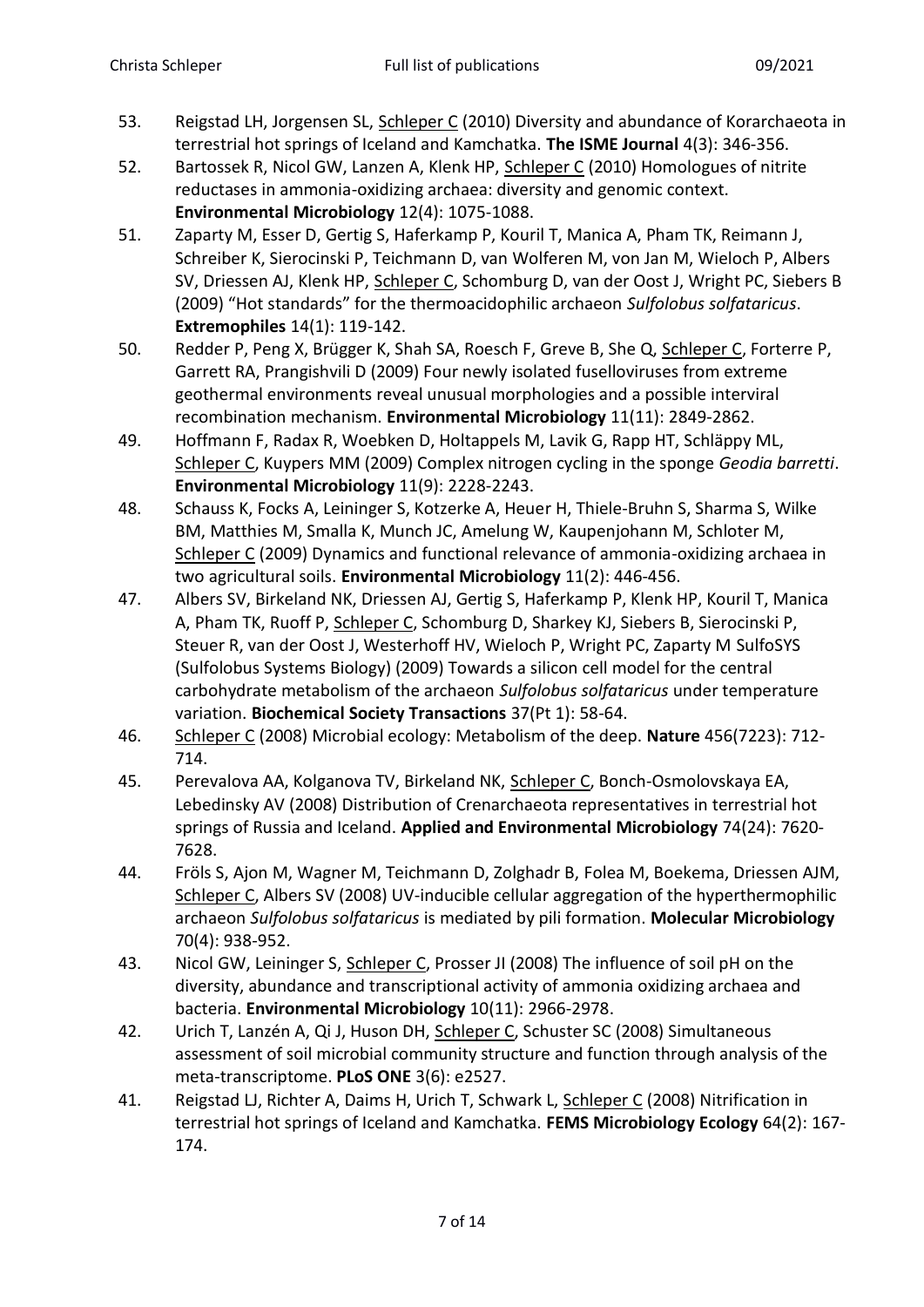- 40. Fröls S, Gordon PM, Panlilio MA, Duggin ID, Bell SD, Sensen CW, Schleper C (2007) Response of the hyperthermophilic Archaeon *Sulfolobus solfataricus* to UV damage. **Journal of Bacteriology** 189(23): 8708-8718.
- 39. Fröls S, Gordon PM, Panlilio MA, Schleper C, Sensen CW (2007) Elucidating the transcription cycle of the UV-inducible hyperthermophilic archaeal virus SSV1 by DNA microarrays. **Virology** 365(1): 48-59.
- 38. Hallam S, Mincer T, Schleper C, Preston C, Roberts K, Richardson P, DeLong E (2006) Pathways of carbon assimilation and ammonia oxidation suggested by environmental genomic analyses of marine crenarchaeota. **PLoS Biology** 4(4): 520-536.
- 37. Hallam S, Konstantinidis K, Putnam N, Schleper C, Watanabe Y, Sugahara J, Preston C, de la Torre J, Richardson P, DeLong E (2006) Genomic analysis of the uncultivated marine crenarchaeote Cenarchaeum symbiosum. **Proceedings of the National Academy of Sciences of the United States of America** 103(48):18296-18301.
- 36. Lubelska J, Jonuscheit M, Schleper C, Albers S, Driessen A (2006) Regulation of expression of the arabinose and glucose transporter genes in the thermophilic archaeon *Sulfolobus solfataricus*. **Extremophiles** 10(5): 383-391.
- 35. Leininger S, Urich T, Schloter M, Schwark L, Qi J, Nicol G, Prosser J, Schuster S, Schleper C (2006) Archaea predominate among ammonia-oxidizing prokaryotes in soils. **Nature** 442(7104): 806-809.
- 34. Fieseler L, Quaiser A, Schleper C, Hentschel U (2006) Analysis of the first genome fragment from the marine sponge-associated, novel candidate phylum Poribacteria by environmental genomics. **Environmental Microbiology** 8(4): 612-624.
- 33. Albers S, Jonuscheit M, Dinkelaker S, Urich T, Kletzin A, Tampe R, Driessen A, Schleper C (2006) Production of recombinant and tagged proteins in the hyperthermophilic archaeon *Sulfolobus solfataricus*. **Applied and Environmental Microbiology** 71(1): 102- 111.
- 32. Treusch A, Leiniger S, Kletzin A, Schuster S, Klenk H, Schleper C (2005) Novel genes for nitrite reductase and Amo-related proteins indicate a role of uncultivated mesophilic crenarchaeota in nitrogen cycling. **Environmental Microbiology** 7(12): 1985-1995.
- 31. Treusch A, Kletzin A, Raddatz G, Ochsenreiter T, Quaiser A, Meurer G, Schuster S, Schleper C (2004) Characterization of large-insert DNA libraries from soil for environmental genomic studies of Archaea. **Environmental Microbiology** 6(9): 970-980.
- 30. Fuetterer O, Angelov A, Liesegang H, Gottschalk G, Schleper C, Schepers B, Dock C, Antranikian G, Liebl W (2004) Genome sequence of *Picrophilustorridus* and its implications for life around pH 0. **Proceedings of the National Academy of Sciences of the United States of America** 101(24):9091-9096.
- 29. Quaiser A, Ochsenreiter T, Lanz C, Schuster S, Treusch A, Eck J, Schleper C (2003) Acidobacteria form a coherent but highly diverse group within the bacterial domain: evidence from environmental genomics. **Molecular Microbiology** 50(2): 563-575.
- 28. Ochsenreiter T, Selezi D, Quaiser A, Bonch-Osmolovskaya L, Schleper C (2003) Diversity and abundance of Crenarchaeota in terrestrial habitats studied by 16S RNA surveys and real time PCR. **Environmental Microbiology** 5(9): 787-797.
- 27. Jonuscheit M, Martusewitsch E, Stedman K, Schleper C (2003) A reporter gene system for the hyperthermophilic archaeon *Sulfolobus solfataricus* based on a selectable and integrative shuttle vector. **Molecular Microbiology** 48(5): 1241-1252.
- 26. Lorenz P, Liebeton K, Niehaus F, **Schleper C**, Eck J (2003) The impact of non-cultivated biodiversity on enzyme discovery and evolution. **Biocatalysis and Biotransformation** 21(2): 87-91.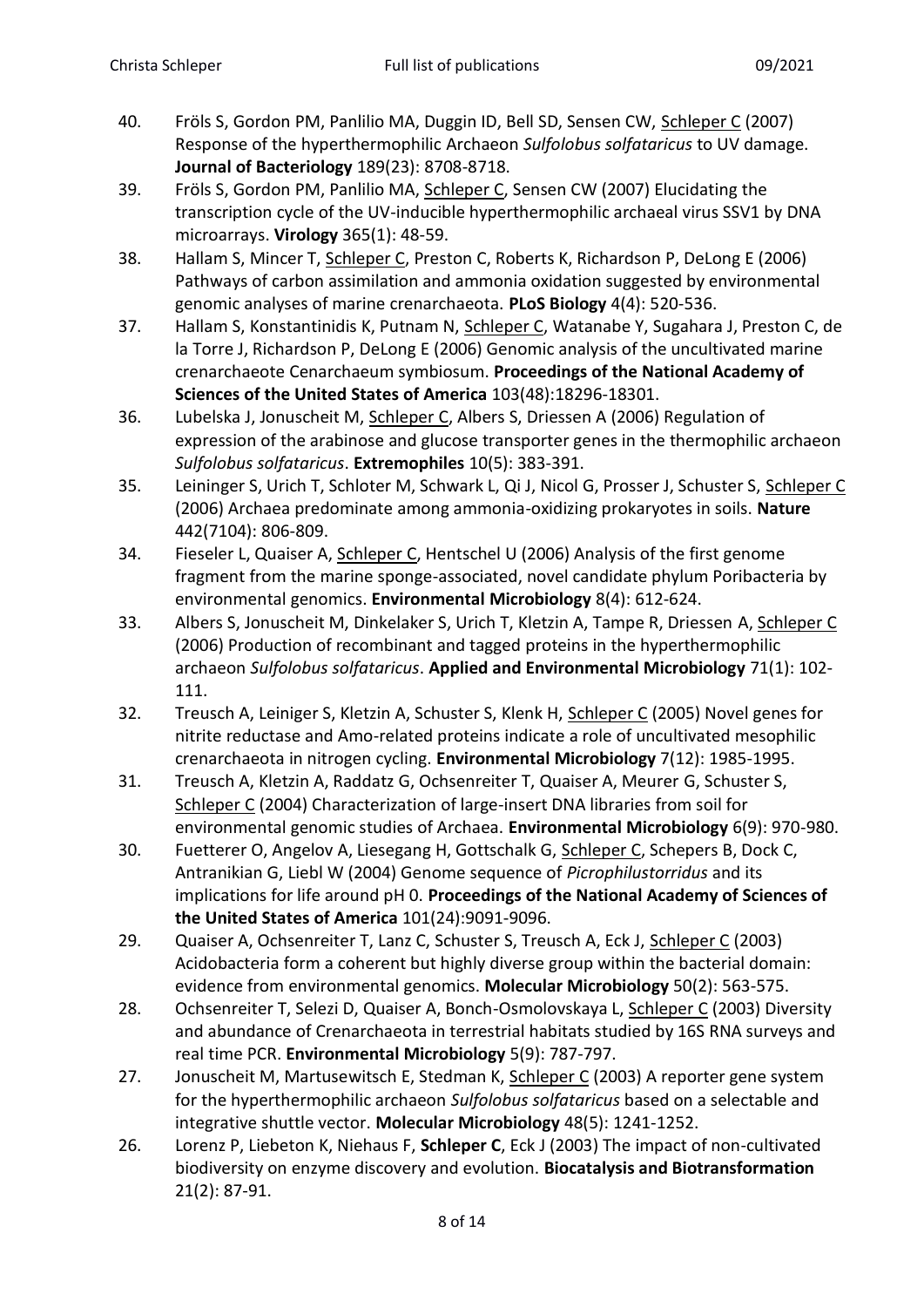- 25. Quaiser A, Ochsenreiter T, Klenk H, Kletzin A, Treusch A, Meurer G, Eck J, Sensen C, Schleper C (2002) First insight into the genome of an uncultivated crenarchaeote from soil. **Environmental Microbiology** 4(10): 603-611.
- 24. Ochsenreiter T, Pfeifer F, Schleper C (2002) Diversity of Archaea in hypersaline environments characterized by molecular-phylogenetic and cultivation studies. **Extremophiles** 6(4): 267-274.
- 23. Martusewitsch E, Sensen C, Schleper C (2000) High spontaneous mutation rate in the hyperthermophilic archaeon *Sulfolobus solfataricus* is mediated by transposable elements. **Journal of Bacteriology** 182(9): 2574-2581.
- 22. Stedman K, Schleper C, Rumpf E, Zillig W (1999) Genetic requirements for the function of the archaeal virus SSV1 in *Sulfolobus solfataricus*: Construction and testing of viral shuttle vectors. **Genetics** 152(4): 1397-1405.
- 21. DeLong E, Schleper C, Feldman R, Swanson R (1999) Application of genomics for understanding the evolution of hyperthermophilic and nonthermophilic *Crenarchaeota*. **Biological Bulletin** 196(3): 363-365.
- 20. Sandler S, Hugenholtz P, Schleper C, DeLong E, Pace N, Clark A (1999) Diversity of radA genes from cultured and uncultured Archaea: Comparative analysis of putative RadA proteins and their use as a phylogenetic marker. **Journal of Bacteriology** 181(3): 907- 915.
- 19. Schleper C, DeLong E, Preston C, Feldman R, Wu K, Swanson R (1998) Genomic analysis reveals chromosomal variation in natural populations of the uncultured psychrophilic archaeon *Cenarchaeum* symbiosum. **Journal of Bacteriology** 180(19): 5003-5009.
- 18. DeLong E, King L, Massana R, Cittone H, Murray A, Schleper C, Wakeham S (1998) Dibiphytanyl ether lipids in nonthermophilic crenarchaeotes. **Applied and Environmental Microbiology** 64(3): 1133-1138.
- 17. Schleper C, Swanson R, Mathur E, DeLong E (1997) Characterization of a DNA polymerase from the uncultivated psychrophilic archaeon *Cenarchaeum* symbiosum. **Journal of Bacteriology** 179(24): 7803-7811.
- 16. Schleper C, Holben W, Klenk H (1997) Recovery of Crenarchaeotal ribosomal DNA sequences from freshwater-lake sediments. **Applied and Environmental Microbiology** 63(1): 321-323.
- 15. Schleper C, Puhler G, Klenk H, Zillig W (1996) *Picrophilusoshimae* and *Picrophilus torridus*  fam nov, gen nov, sp nov, two species of hyperacidophilic, thermophilic, heterotrophic, aerobic archaea. **International Journal of Systematic Bacteriology** 46(3): 814-816.
- 14. Elferink M, Schleper C, Zillig W (1996) Transformation of the extremely thermoacidophilic archaeon *Sulfolobus solfataricus* via a self-spreading vector**. FEMS Microbiology Letters** 137(1): 31-35.
- 13. Keeling P, Klenk H, Singh R, Feeley O, Schleper C, Zillig W, Doolittle W, Sensen C (1996) Complete nucleotide sequence of the *Sulfolobus islandicus* multicopy plasmid pRN1. **Plasmid** 35(2): 141-144.
- 12. Schleper C, Puehler G, Holz I, Gambacorta A, Janekovic D, Santarius U, Klenk H, Zillig W (1995) *Picrophilus* gen-nov, fam-nov - A Novel aerobic heterotrophic, thermoacidophilic genus and family comprising archaea capable of growth around pH-0. **Journal of Bacteriology** 177(24): 7050-7059.
- 11. Schleper C, Holz I, Janekovic D, Murphy J, Zillig (1995) A multicopy plasmid of the extremely thermophilic archaeon *Sulfolobus* effects its transfer to Recipients by Mating. **Journal of Bacteriology** 177(15): 4417-4426.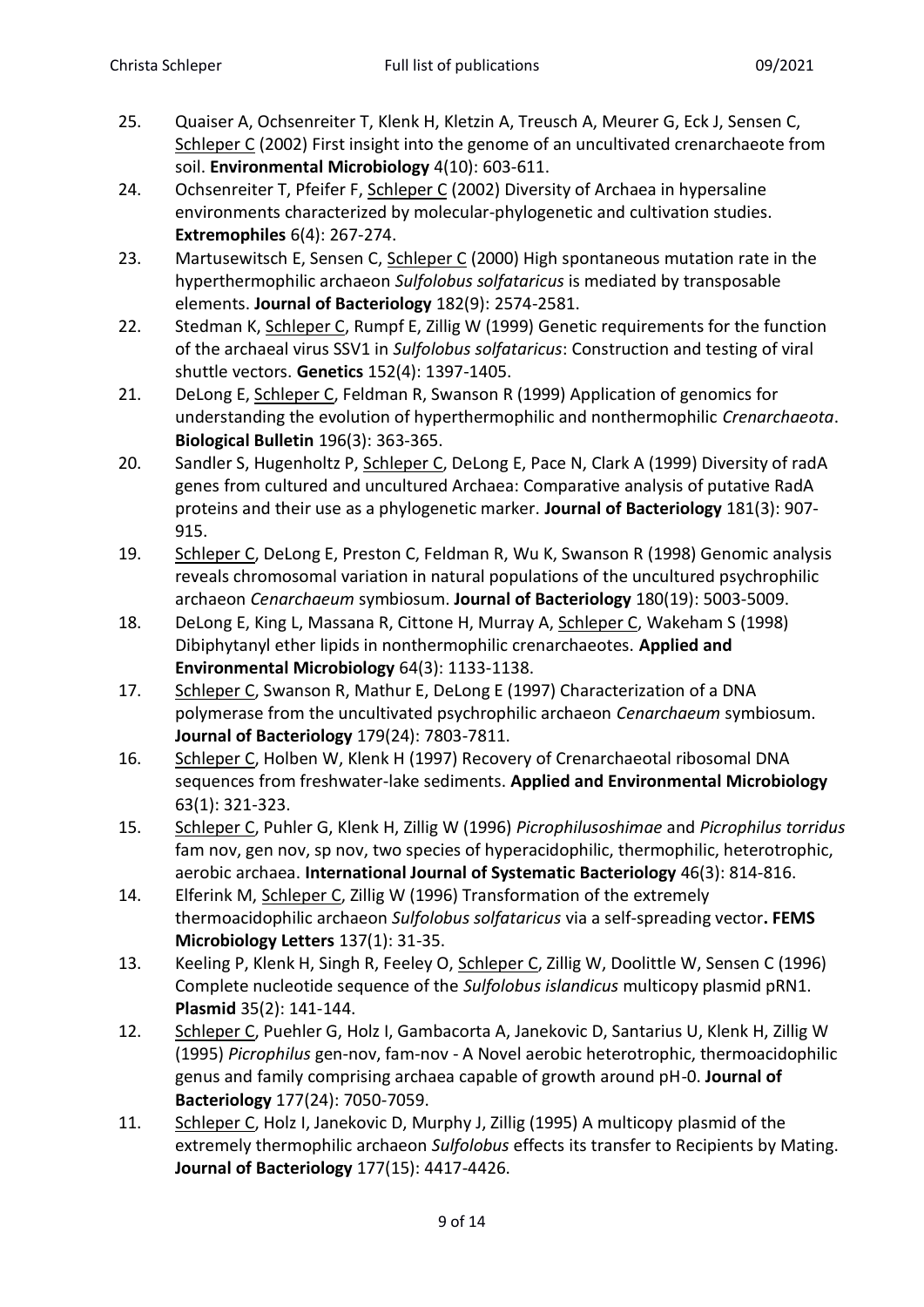- 10. Schleper C, Puhler G, Kuhlmorgen B, Zillig W (1995) Life at extremely low pH. **Nature** 375(6534): 741-742.
- 9. Schleper C, Zillig W (1995) *Lipolimoviridae* (SSV1 Group). Classification and Nomenclature of Viruses. **VIth report of the International Committee on Taxonomy of Viruses** (ICTV).
- 8. Schleper C, Roder R, Singer T, Zillig W (1994) An insertion element of the extremely thermophilic archaeon *Sulfolobus solfataricus* transposes into the endogenous Beta-Galactosidase Gene. **Molecular & General Genetics** 243(1): 91-96.
- 7. Zillig W, Kletzin A, Schleper C, Holz I, Janekovic D, Hain J, Lanzendorfer M, Kristjansson J (1994) Screening for Sulfolobales, their Plasmids and their Viruses in Icelandic Solfataras. **Systematic and Applied Microbiology** 16(4): 609-628.
- 6. Durovic P, Kutay U, Schleper C, Dennis P (1994) Strain Identification and 5S Ribosomal-RNA Gene Characterization of the Hyperthermophilic Archaeabacterium *Sulfolobus acidocaldarius*. **Journal of Bacteriology** 176(2): 514-517.
- 5. Palm P, Schleper C, Arnoldammer I, Holz I, Meier T, Lottspeich F, Zillig W (1993) The DNA-dependent RNA-Polymerase of *Thermotogamaritima* - Characterization of the enzyme and the DNA-sequence of the genes for the large subunits. **Nucleic acids Research** 21(21): 4904-4908.
- 4. Klenk H, Schleper C, Schwass V, Brudler R (1993) Nucleotide sequence, transcription and phylogeny of the gene encoding the superoxide-dismutase of *Sulfolobus acidocaldarius*. **Biochimica et Biophysica Acta** 1174(1): 95-98.
- 3. Schleper C, Kubo K, Zillig W (1992) The Particle SSV1 from the extremely thermophilic Archaeon *Sulfolobus* is a virus - demonstration of infectivity and of transfection with viral-DNA. **Proceedings of the National Academy of Sciences of the United States of America** 89(16):7645-7649.
- 2. Palm P, Schleper C, Grampp B, Yeats S, McWilliam P, Reiter W, Zillig W (1991) Complete Nucleotide sequence of the virus SSV1 of the Archaebacterium*Sulfolobusshibatae*. **Virology** 185(1): 242-250.
- 1. Zillig W, Palm P, Klenk HP, Pühler G, Gropp F, Schleper C (1991) Phylogeny of DNAdependent RNA-polymerases: Testimony for the origin of eukaryotes. In: **General and Applied Aspects of Halophilic Microorganisms**. NATO ASI Series 201. Plenum Press, New York. Rodriguez-Valera F (ed.).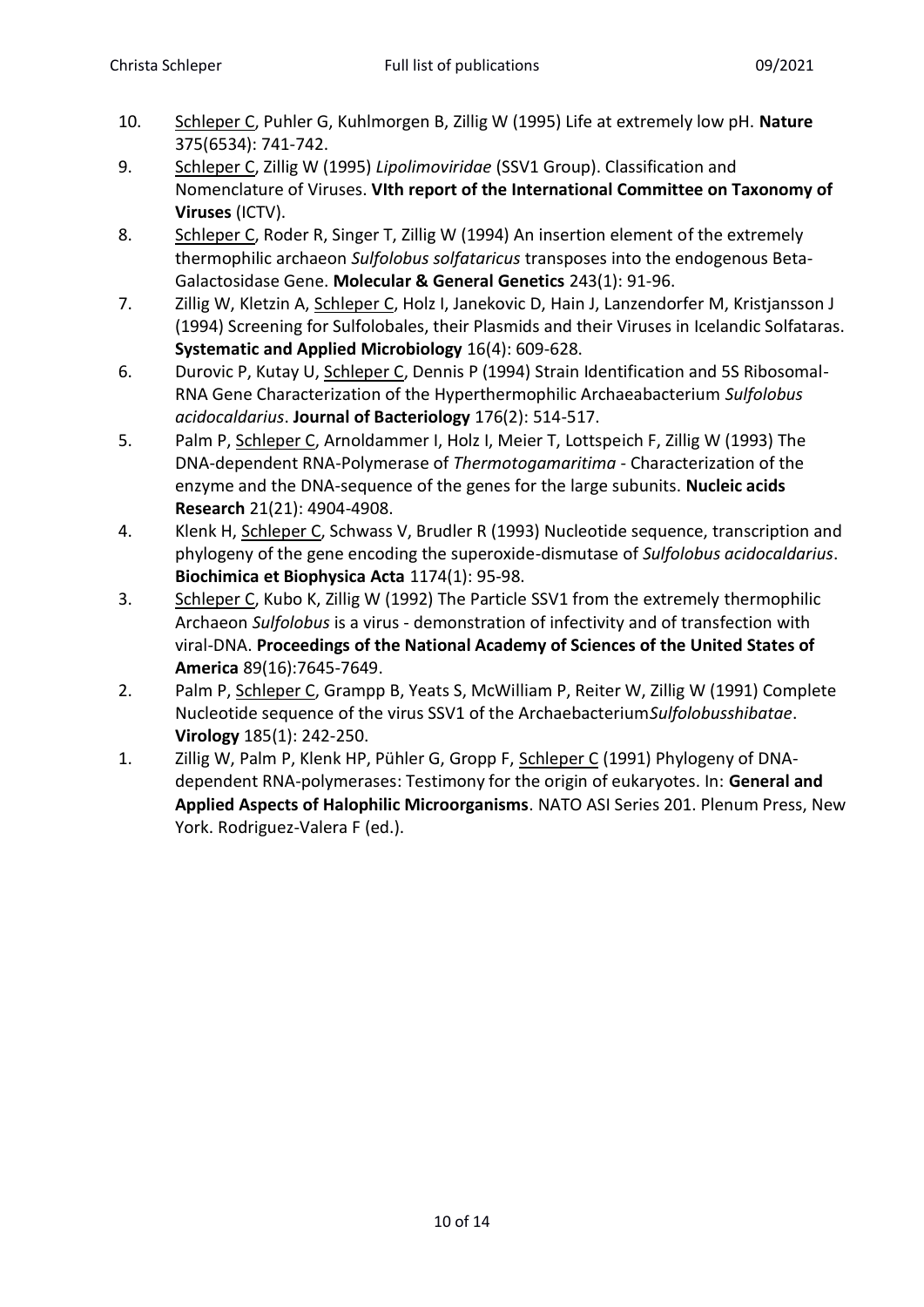## **Reviews and book chapters**

- 23. Kerou M, Schleper C (2016) Genus *Nitrososphaera*. In: **Bergey's Manual of Systematics of Archaea and Bacteria.** Editor(s): Professor William B. Whitman. Wiley Online Library. DOI: 10.1002/9781118960608
- 22. Kerou M, Schleper C (2016) Family *Nitrososphaeraceae*. In: **Bergey's Manual of Systematics of Archaea and Bacteria.** Editor(s): Professor William B. Whitman. Wiley Online Library. DOI: 10.1002/9781118960608
- 21. Kerou M, Alves, R, Schleper C (2016) Class *Nitrososphaeria*. In: **Bergey's Manual of Systematics of Archaea and Bacteria.** Editor(s): Professor William B. Whitman. Wiley Online Library. DOI: 10.1002/9781118960608
- 20. Stieglmeier M, Alves R, Schleper C (2014) Thaumarchaeota. In: **The Prokaryotes - Other Major Lineages of Bacteria and The Archaea**. E. Rosenberg, E.F. DeLong, S. Lory, E. Stackebrandt, F. Thompson (Eds.) 4th ed. 2014 Springer.
- 19. Albers S, Forterre P, Prangishvili D, Schleper C (2013) The legacy of Carl Woese and Wolfram Zillig: from phylogeny to landmark discoveries. **Nature Reviews Microbiology**  11(10): 713-719.
- 18. Offre P, Spang A, Schleper C (2013) Archaea in Biogeochemical Cycles. **Annual Review of Microbiology** 67: 437-457.
- 17. Manica A, Schleper C (2013) CRISPR-mediated defense mechanisms in the hyperthermophilicarchaeal genus *Sulfolobus*. **RNA Biology** 10(5): 671-678.
- 16. Pester M, Schleper C, Wagner M (2011) The Thaumarchaeota: an emerging view of their phylogeny and ecophysiology. **Current Opinion in Microbiology** 14 (3): 300-306.
- 15. Urich T, Schleper C (2011) The double RNA approach to simultaneously assess the structure and function of environmental microbial communities by metatranscriptomics. IN: **Handbook of Molecular Microbial Ecology**, F. De Bruin (ed.) Wiley-Blackwell.
- 14. Nicol G, Leininger S, Schleper C (2010) Distribution and Activity of Ammonia Oxidizing Archaea in Natural Environments. IN: **Nitrification.** B. Ward, M. Klotz, D. Arp (eds.) ASM Press.
- 13. Schleper C, Nicol GW (2010) Ammonia-oxidising archaea-physiology, ecology and evolution. **Advances in Microbial Physiology**57:1-47.
- 12. Fröls S, White MF, Schleper C (2009) Reactions to UV damage in the model archaeon *Sulfolobus solfataricus*. **Biochemical Society Transactions** 37(Pt 1): 36-41.
- 11. Schleper C (2007) Diversity and Ecology of Archaea: Perspectives from microbial ecology and metagenomics. In: **Archaea: Evolution, Physiology & Molecular Biology**. Klenk H, R Garrett R (eds).Blackwell Publishing.
- 10. Nicol G, Schleper C (2006) Ammonia-oxidisingCrenarchaeota: important players in the nitrogen cycle? **Trends in Microbiology** 14(5): 207-212.
- 9. Treusch A, Schleper C (2006) The microbial soil flora: Novel approaches for accessing the phylogenetic and physiological diversity of prokaryotes. In: **Soil Biology: Intestinal Microorganisms of Termites and other Invertebrates**. Konig H, Varma A (eds).Springer Verlag Berlin, Deutschland.
- 8. Treusch A, Schleper C (2005) Environmental Genomics: A Novel Tool for Study of Uncultivated Microorganisms. in: **Handbook of Genome Research: Genomics, Proteomics, Metabolomics, Bioinformatics, Ethical and Legal Issues**. Sensen C (ed.). Blackwell Science Publication, Osney Mead, Oxford, England.